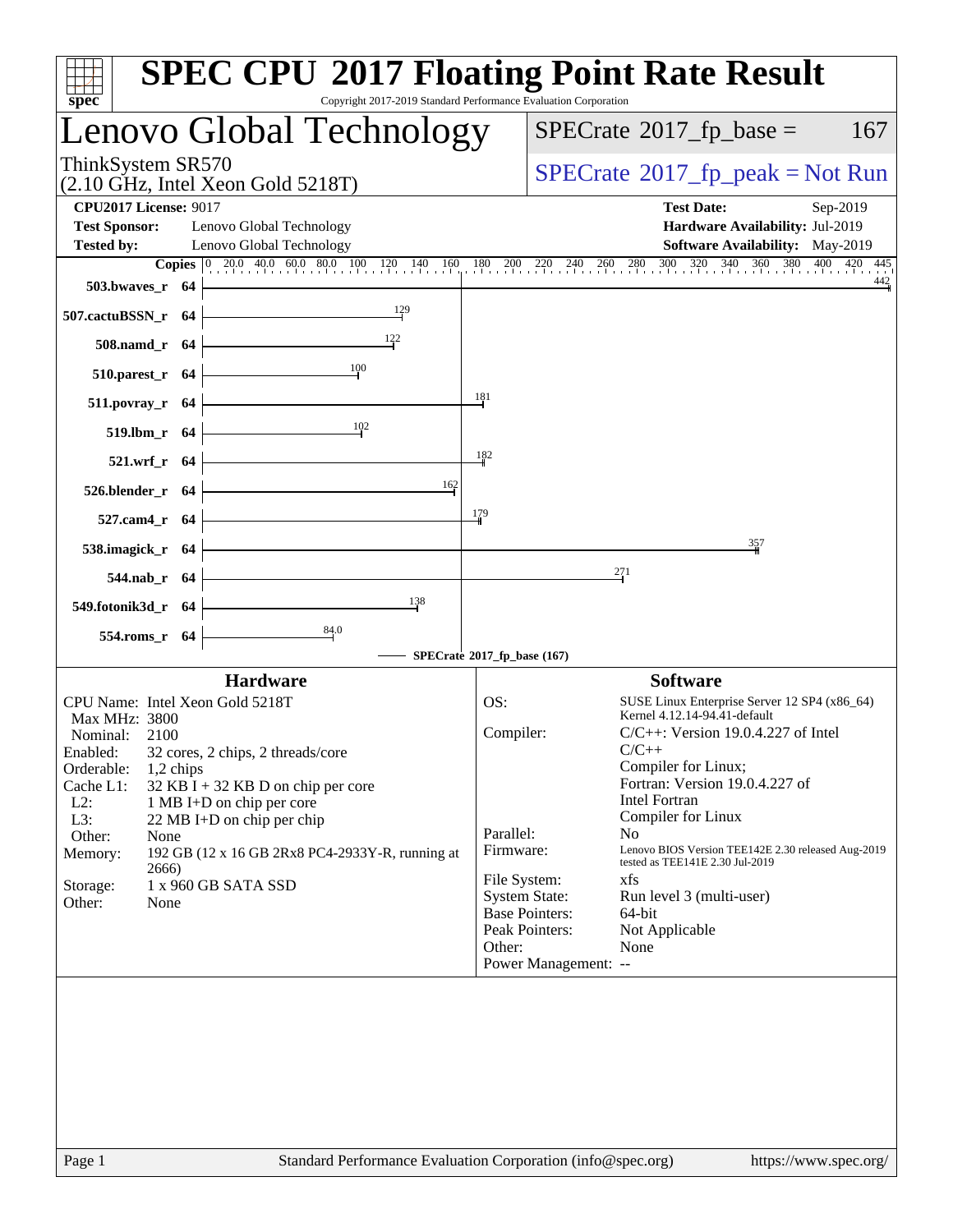

#### **[SPEC CPU](http://www.spec.org/auto/cpu2017/Docs/result-fields.html#SPECCPU2017FloatingPointRateResult)[2017 Floating Point Rate Result](http://www.spec.org/auto/cpu2017/Docs/result-fields.html#SPECCPU2017FloatingPointRateResult)** Copyright 2017-2019 Standard Performance Evaluation Corporation

### Lenovo Global Technology

 $SPECTate$ <sup>®</sup>[2017\\_fp\\_base =](http://www.spec.org/auto/cpu2017/Docs/result-fields.html#SPECrate2017fpbase) 167

(2.10 GHz, Intel Xeon Gold 5218T)

 $SPECTate@2017_fp\_peak = Not Run$ 

**[Test Sponsor:](http://www.spec.org/auto/cpu2017/Docs/result-fields.html#TestSponsor)** Lenovo Global Technology **[Hardware Availability:](http://www.spec.org/auto/cpu2017/Docs/result-fields.html#HardwareAvailability)** Jul-2019

**[CPU2017 License:](http://www.spec.org/auto/cpu2017/Docs/result-fields.html#CPU2017License)** 9017 **[Test Date:](http://www.spec.org/auto/cpu2017/Docs/result-fields.html#TestDate)** Sep-2019 **[Tested by:](http://www.spec.org/auto/cpu2017/Docs/result-fields.html#Testedby)** Lenovo Global Technology **[Software Availability:](http://www.spec.org/auto/cpu2017/Docs/result-fields.html#SoftwareAvailability)** May-2019

#### **[Results Table](http://www.spec.org/auto/cpu2017/Docs/result-fields.html#ResultsTable)**

|                                   | <b>Base</b>   |                |                |                |            | <b>Peak</b>    |            |               |                |              |                |              |                |              |
|-----------------------------------|---------------|----------------|----------------|----------------|------------|----------------|------------|---------------|----------------|--------------|----------------|--------------|----------------|--------------|
| <b>Benchmark</b>                  | <b>Copies</b> | <b>Seconds</b> | Ratio          | <b>Seconds</b> | Ratio      | <b>Seconds</b> | Ratio      | <b>Copies</b> | <b>Seconds</b> | <b>Ratio</b> | <b>Seconds</b> | <b>Ratio</b> | <b>Seconds</b> | <b>Ratio</b> |
| 503.bwayes_r                      | 64            | 1452           | 442            | 1448           | 443        | 1451           | 442        |               |                |              |                |              |                |              |
| 507.cactuBSSN r                   | 64            | 630            | <u>129</u>     | 630            | 129        | 630            | 129        |               |                |              |                |              |                |              |
| $508$ .namd $r$                   | 64            | 494            | 123            | 497            | 122        | 496            | 122        |               |                |              |                |              |                |              |
| 510.parest_r                      | 64            | 1669           | <b>100</b>     | 1663           | 101        | 1674           | 100        |               |                |              |                |              |                |              |
| $511.$ povray_r                   | 64            | 827            | 181            | 827            | <b>181</b> | 829            | 180        |               |                |              |                |              |                |              |
| 519.lbm r                         | 64            | 660            | 102            | 660            | 102        | 660            | <b>102</b> |               |                |              |                |              |                |              |
| $521$ .wrf r                      | 64            | 795            | 180            | 789            | <b>182</b> | 789            | 182        |               |                |              |                |              |                |              |
| 526.blender r                     | 64            | 600            | <u>162</u>     | 600            | 162        | 602            | 162        |               |                |              |                |              |                |              |
| $527$ .cam $4r$                   | 64            | 625            | 179            | 629            | 178        | 625            | <u>179</u> |               |                |              |                |              |                |              |
| 538.imagick_r                     | 64            | 444            | 358            | 447            | 356        | 446            | 357        |               |                |              |                |              |                |              |
| $544$ .nab r                      | 64            | 398            | 271            | <u>398</u>     | 271        | 398            | 270        |               |                |              |                |              |                |              |
| 549.fotonik3d r                   | 64            | 1805           | 138            | 1803           | 138        | 1803           | 138        |               |                |              |                |              |                |              |
| $554$ .roms_r                     | 64            | 1209           | 84.1           | 1211           | 84.0       | 1213           | 83.8       |               |                |              |                |              |                |              |
| $SPECrate*2017_fp\_base =$<br>167 |               |                |                |                |            |                |            |               |                |              |                |              |                |              |
| $SPECrate^{\circ}2017$ fp peak =  |               |                | <b>Not Run</b> |                |            |                |            |               |                |              |                |              |                |              |

Results appear in the [order in which they were run.](http://www.spec.org/auto/cpu2017/Docs/result-fields.html#RunOrder) Bold underlined text [indicates a median measurement.](http://www.spec.org/auto/cpu2017/Docs/result-fields.html#Median)

#### **[Submit Notes](http://www.spec.org/auto/cpu2017/Docs/result-fields.html#SubmitNotes)**

 The numactl mechanism was used to bind copies to processors. The config file option 'submit' was used to generate numactl commands to bind each copy to a specific processor. For details, please see the config file.

### **[Operating System Notes](http://www.spec.org/auto/cpu2017/Docs/result-fields.html#OperatingSystemNotes)**

Stack size set to unlimited using "ulimit -s unlimited"

### **[General Notes](http://www.spec.org/auto/cpu2017/Docs/result-fields.html#GeneralNotes)**

Environment variables set by runcpu before the start of the run: LD\_LIBRARY\_PATH = "/home/cpu2017-1.0.5-ic19.0u4/lib/intel64"

 Binaries compiled on a system with 1x Intel Core i9-799X CPU + 32GB RAM memory using Redhat Enterprise Linux 7.5 Transparent Huge Pages enabled by default Prior to runcpu invocation Filesystem page cache synced and cleared with: sync; echo 3> /proc/sys/vm/drop\_caches runcpu command invoked through numactl i.e.: numactl --interleave=all runcpu <etc> NA: The test sponsor attests, as of date of publication, that CVE-2017-5754 (Meltdown) is mitigated in the system as tested and documented.

**(Continued on next page)**

| Page 2<br>Standard Performance Evaluation Corporation (info@spec.org)<br>https://www.spec.org/ |
|------------------------------------------------------------------------------------------------|
|------------------------------------------------------------------------------------------------|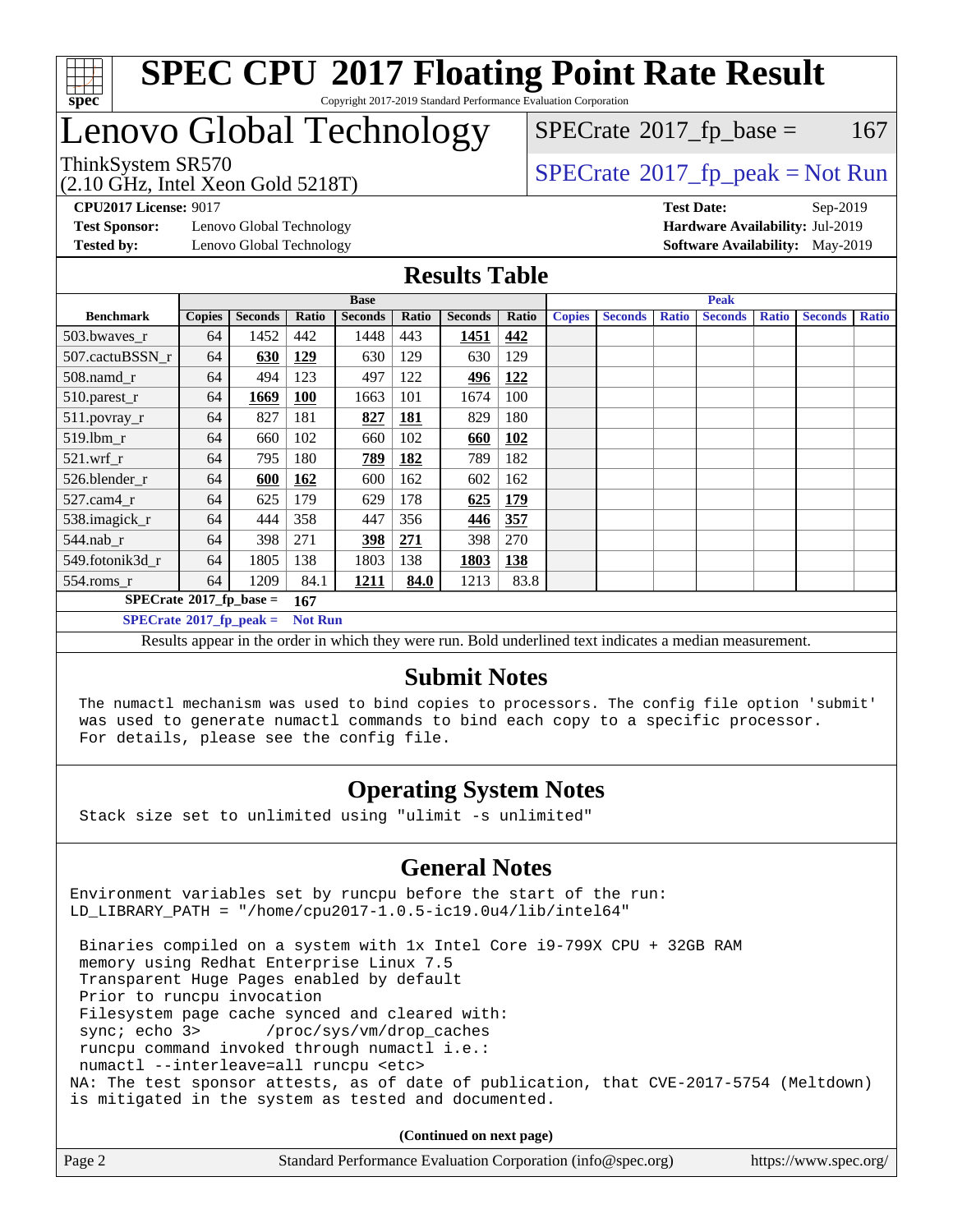

Copyright 2017-2019 Standard Performance Evaluation Corporation

Lenovo Global Technology

 $SPECTate$ <sup>®</sup>[2017\\_fp\\_base =](http://www.spec.org/auto/cpu2017/Docs/result-fields.html#SPECrate2017fpbase) 167

(2.10 GHz, Intel Xeon Gold 5218T)

ThinkSystem SR570<br>  $SPECTR_{12}$  [SPECrate](http://www.spec.org/auto/cpu2017/Docs/result-fields.html#SPECrate2017fppeak)®[2017\\_fp\\_peak = N](http://www.spec.org/auto/cpu2017/Docs/result-fields.html#SPECrate2017fppeak)ot Run

**[Test Sponsor:](http://www.spec.org/auto/cpu2017/Docs/result-fields.html#TestSponsor)** Lenovo Global Technology **[Hardware Availability:](http://www.spec.org/auto/cpu2017/Docs/result-fields.html#HardwareAvailability)** Jul-2019 **[Tested by:](http://www.spec.org/auto/cpu2017/Docs/result-fields.html#Testedby)** Lenovo Global Technology **[Software Availability:](http://www.spec.org/auto/cpu2017/Docs/result-fields.html#SoftwareAvailability)** May-2019

**[CPU2017 License:](http://www.spec.org/auto/cpu2017/Docs/result-fields.html#CPU2017License)** 9017 **[Test Date:](http://www.spec.org/auto/cpu2017/Docs/result-fields.html#TestDate)** Sep-2019

#### **[General Notes \(Continued\)](http://www.spec.org/auto/cpu2017/Docs/result-fields.html#GeneralNotes)**

Yes: The test sponsor attests, as of date of publication, that CVE-2017-5753 (Spectre variant 1) is mitigated in the system as tested and documented. Yes: The test sponsor attests, as of date of publication, that CVE-2017-5715 (Spectre variant 2) is mitigated in the system as tested and documented. Yes: The test sponsor attests, as of date of publication, that CVE-2018-3640 (Spectre variant 3a) is mitigated in the system as tested and documented. Yes: The test sponsor attests, as of date of publication, that CVE-2018-3639 (Spectre variant 4) is mitigated in the system as tested and documented.

#### **[Platform Notes](http://www.spec.org/auto/cpu2017/Docs/result-fields.html#PlatformNotes)**

Page 3 Standard Performance Evaluation Corporation [\(info@spec.org\)](mailto:info@spec.org) <https://www.spec.org/> BIOS configuration: Choose Operating Mode set to Maximum Performance Choose Operating Mode set to Custom Mode MONITOR/MWAIT set to Enable SNC set to Enable Sysinfo program /home/cpu2017-1.0.5-ic19.0u4/bin/sysinfo Rev: r5974 of 2018-05-19 9bcde8f2999c33d61f64985e45859ea9 running on linux-et90 Tue Sep 24 19:59:24 2019 SUT (System Under Test) info as seen by some common utilities. For more information on this section, see <https://www.spec.org/cpu2017/Docs/config.html#sysinfo> From /proc/cpuinfo model name : Intel(R) Xeon(R) Gold 5218T CPU @ 2.10GHz 2 "physical id"s (chips) 64 "processors" cores, siblings (Caution: counting these is hw and system dependent. The following excerpts from /proc/cpuinfo might not be reliable. Use with caution.) cpu cores : 16 siblings : 32 physical 0: cores 0 1 2 3 4 5 6 7 8 9 10 11 12 13 14 15 physical 1: cores 0 1 2 3 4 5 6 7 8 9 10 11 12 13 14 15 From lscpu: Architecture: x86\_64 CPU op-mode(s): 32-bit, 64-bit Byte Order: Little Endian  $CPU(s):$  64 On-line CPU(s) list: 0-63 Thread(s) per core: 2 Core(s) per socket: 16 Socket(s): 2 NUMA node(s): 4 Vendor ID: GenuineIntel **(Continued on next page)**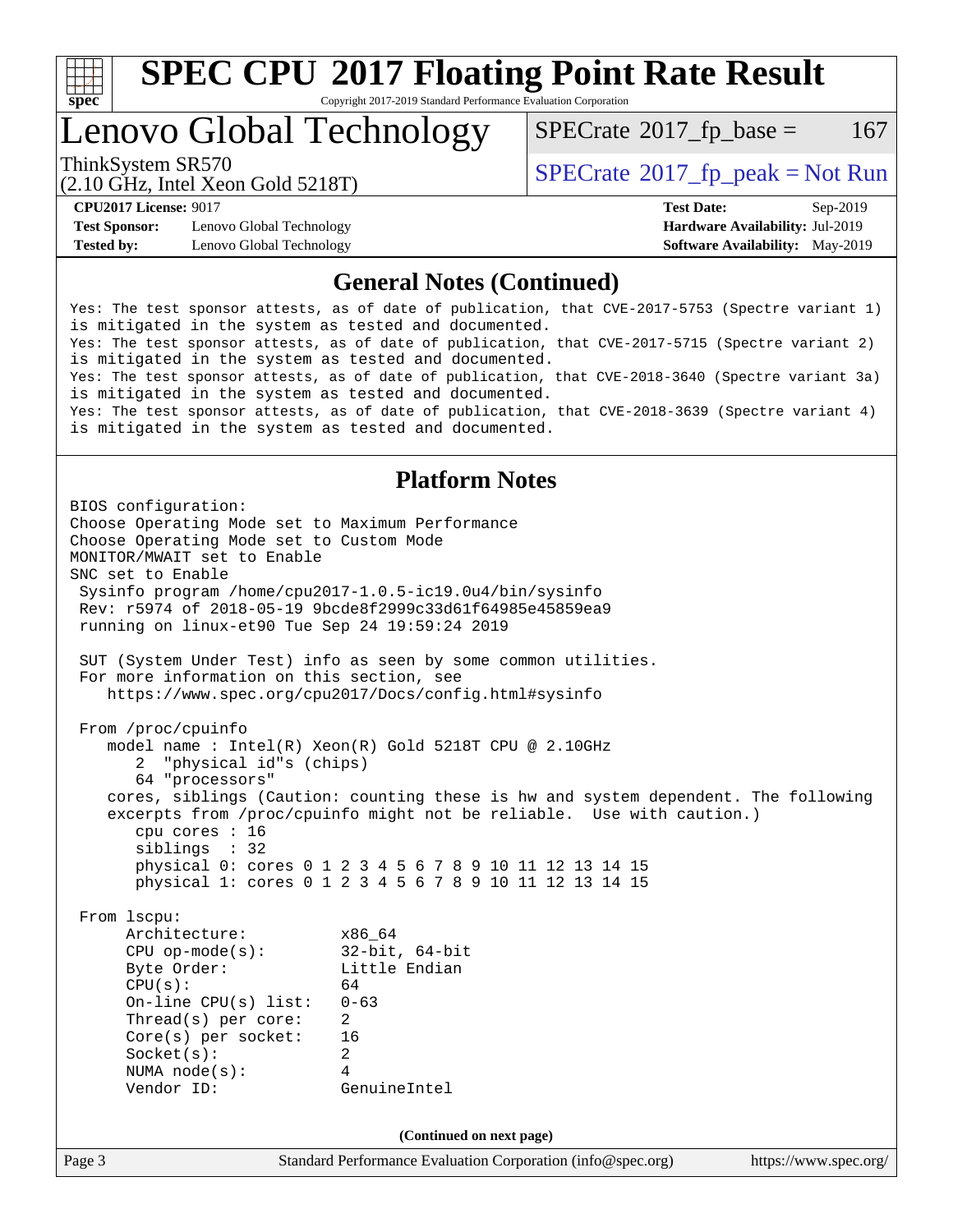

Copyright 2017-2019 Standard Performance Evaluation Corporation

### Lenovo Global Technology

 $SPECTate$ <sup>®</sup>[2017\\_fp\\_base =](http://www.spec.org/auto/cpu2017/Docs/result-fields.html#SPECrate2017fpbase) 167

(2.10 GHz, Intel Xeon Gold 5218T)

ThinkSystem SR570<br>(2.10 GHz, Intel Xeon Gold 5218T)  $\begin{array}{c} | \text{SPECrate} \textdegree 2017\_fp\_peak = Not Run \end{array}$  $\begin{array}{c} | \text{SPECrate} \textdegree 2017\_fp\_peak = Not Run \end{array}$  $\begin{array}{c} | \text{SPECrate} \textdegree 2017\_fp\_peak = Not Run \end{array}$ 

**[CPU2017 License:](http://www.spec.org/auto/cpu2017/Docs/result-fields.html#CPU2017License)** 9017 **[Test Date:](http://www.spec.org/auto/cpu2017/Docs/result-fields.html#TestDate)** Sep-2019

**[Test Sponsor:](http://www.spec.org/auto/cpu2017/Docs/result-fields.html#TestSponsor)** Lenovo Global Technology **[Hardware Availability:](http://www.spec.org/auto/cpu2017/Docs/result-fields.html#HardwareAvailability)** Jul-2019 **[Tested by:](http://www.spec.org/auto/cpu2017/Docs/result-fields.html#Testedby)** Lenovo Global Technology **[Software Availability:](http://www.spec.org/auto/cpu2017/Docs/result-fields.html#SoftwareAvailability)** May-2019

### **[Platform Notes \(Continued\)](http://www.spec.org/auto/cpu2017/Docs/result-fields.html#PlatformNotes)**

 CPU family: 6 Model: 85 Model name:  $Intel(R)$  Xeon(R) Gold 5218T CPU @ 2.10GHz Stepping: 7 CPU MHz: 2100.000 CPU max MHz: 3800.0000 CPU min MHz: 1000.0000 BogoMIPS: 4200.00 Virtualization: VT-x L1d cache: 32K L1i cache: 32K L2 cache: 1024K L3 cache: 22528K NUMA node0 CPU(s): 0-3,8-11,32-35,40-43 NUMA node1 CPU(s): 4-7,12-15,36-39,44-47 NUMA node2 CPU(s): 16-19,24-27,48-51,56-59 NUMA node3 CPU(s): 20-23,28-31,52-55,60-63 Flags: fpu vme de pse tsc msr pae mce cx8 apic sep mtrr pge mca cmov pat pse36 clflush dts acpi mmx fxsr sse sse2 ss ht tm pbe syscall nx pdpe1gb rdtscp lm constant\_tsc art arch\_perfmon pebs bts rep\_good nopl xtopology nonstop\_tsc cpuid aperfmperf pni pclmulqdq dtes64 monitor ds\_cpl vmx smx est tm2 ssse3 sdbg fma cx16 xtpr pdcm pcid dca sse4\_1 sse4\_2 x2apic movbe popcnt tsc\_deadline\_timer aes xsave avx f16c rdrand lahf\_lm abm 3dnowprefetch cpuid\_fault epb cat\_l3 cdp\_l3 invpcid\_single intel\_ppin ssbd mba ibrs ibpb stibp tpr\_shadow vnmi flexpriority ept vpid fsgsbase tsc\_adjust bmi1 hle avx2 smep bmi2 erms invpcid rtm cqm mpx rdt\_a avx512f avx512dq rdseed adx smap clflushopt clwb intel\_pt avx512cd avx512bw avx512vl

 /proc/cpuinfo cache data cache size : 22528 KB

 From numactl --hardware WARNING: a numactl 'node' might or might not correspond to a physical chip. available: 4 nodes (0-3) node 0 cpus: 0 1 2 3 8 9 10 11 32 33 34 35 40 41 42 43 node 0 size: 47657 MB node 0 free: 46900 MB node 1 cpus: 4 5 6 7 12 13 14 15 36 37 38 39 44 45 46 47 node 1 size: 48370 MB node 1 free: 47874 MB node 2 cpus: 16 17 18 19 24 25 26 27 48 49 50 51 56 57 58 59 node 2 size: 48370 MB node 2 free: 47943 MB node 3 cpus: 20 21 22 23 28 29 30 31 52 53 54 55 60 61 62 63 node 3 size: 48368 MB node 3 free: 47889 MB

xsaveopt xsavec xgetbv1 xsaves cqm\_llc cqm\_occup\_llc cqm\_mbm\_total cqm\_mbm\_local

dtherm ida arat pln pts pku ospke avx512\_vnni flush\_l1d arch\_capabilities

**(Continued on next page)**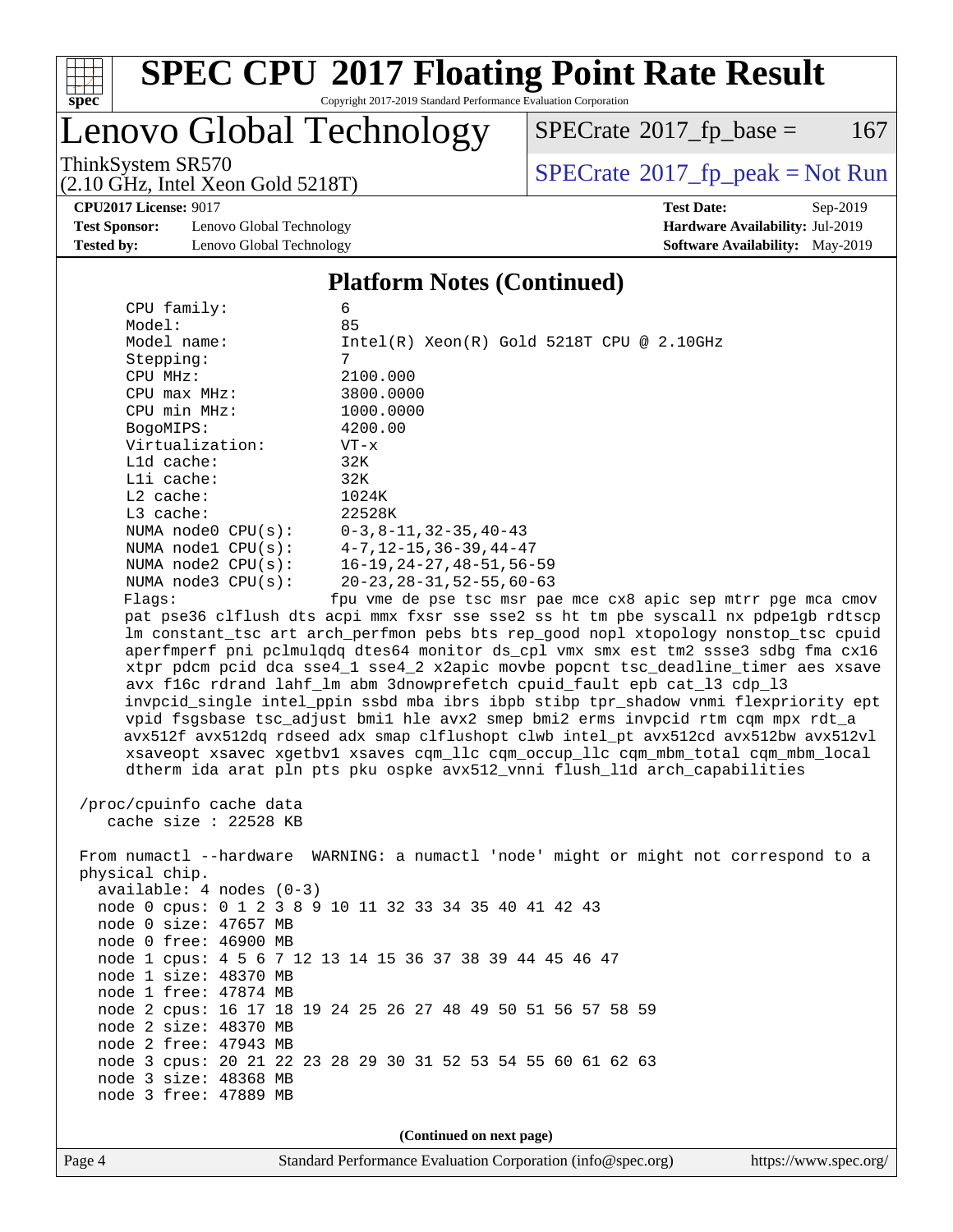| spec <sup>®</sup>                                                                                                                       | <b>SPEC CPU®2017 Floating Point Rate Result</b><br>Copyright 2017-2019 Standard Performance Evaluation Corporation                                                                                                                                                                                                                                                       |                                                                                                     |
|-----------------------------------------------------------------------------------------------------------------------------------------|--------------------------------------------------------------------------------------------------------------------------------------------------------------------------------------------------------------------------------------------------------------------------------------------------------------------------------------------------------------------------|-----------------------------------------------------------------------------------------------------|
|                                                                                                                                         | Lenovo Global Technology                                                                                                                                                                                                                                                                                                                                                 | $SPECrate^{\circ}2017$ _fp_base =<br>167                                                            |
| ThinkSystem SR570                                                                                                                       | $(2.10 \text{ GHz}, \text{Intel Xeon Gold } 5218 \text{T})$                                                                                                                                                                                                                                                                                                              | $SPECrate^{\circ}2017rfp peak = Not Run$                                                            |
| <b>CPU2017 License: 9017</b><br><b>Test Sponsor:</b><br><b>Tested by:</b>                                                               | Lenovo Global Technology<br>Lenovo Global Technology                                                                                                                                                                                                                                                                                                                     | <b>Test Date:</b><br>Sep-2019<br>Hardware Availability: Jul-2019<br>Software Availability: May-2019 |
|                                                                                                                                         | <b>Platform Notes (Continued)</b>                                                                                                                                                                                                                                                                                                                                        |                                                                                                     |
| node distances:<br>node<br>$\Omega$<br>0:<br>10<br>1: 11 10<br>2:<br>21<br>3:<br>21<br>From /proc/meminfo<br>MemTotal:<br>Hugepagesize: | 1<br>2<br>3<br>21<br>21<br>11<br>21 21<br>21<br>10 11<br>21<br>11<br>10<br>197393372 kB<br>HugePages_Total:<br>0<br>2048 kB                                                                                                                                                                                                                                              |                                                                                                     |
| $S$ uSE-release:<br>os-release:<br>ID="sles"                                                                                            | From /etc/*release* /etc/*version*<br>SUSE Linux Enterprise Server 12 (x86_64)<br>$VERSION = 12$<br>$PATCHLEVEL = 4$<br># Please check /etc/os-release for details about this release.<br>NAME="SLES"<br>$VERSION = "12-SP4"$<br>VERSION_ID="12.4"<br>PRETTY_NAME="SUSE Linux Enterprise Server 12 SP4"<br>$ANSI\_COLOR = "0; 32"$<br>CPE NAME="cpe:/o:suse:sles:12:sp4" | # This file is deprecated and will be removed in a future service pack or release.                  |
| uname $-a$ :                                                                                                                            | x86_64 x86_64 x86_64 GNU/Linux                                                                                                                                                                                                                                                                                                                                           | Linux linux-et90 4.12.14-94.41-default #1 SMP Wed Oct 31 12:25:04 UTC 2018 (3090901)                |
|                                                                                                                                         | Kernel self-reported vulnerability status:                                                                                                                                                                                                                                                                                                                               |                                                                                                     |
| IBPB, IBRS_FW                                                                                                                           | CVE-2017-5754 (Meltdown):<br>Not affected<br>CVE-2017-5753 (Spectre variant 1): Mitigation: __user pointer sanitization                                                                                                                                                                                                                                                  | CVE-2017-5715 (Spectre variant 2): Mitigation: Indirect Branch Restricted Speculation,              |
|                                                                                                                                         | run-level 3 Sep 24 15:01                                                                                                                                                                                                                                                                                                                                                 |                                                                                                     |
| Filesystem<br>/dev/sda3                                                                                                                 | SPEC is set to: /home/cpu2017-1.0.5-ic19.0u4<br>Type Size Used Avail Use% Mounted on<br>xfs 892G<br>50G 842G 6% /                                                                                                                                                                                                                                                        |                                                                                                     |
|                                                                                                                                         | this section. The 'dmidecode' program reads system data which is "intended to allow                                                                                                                                                                                                                                                                                      | Additional information from dmidecode follows. WARNING: Use caution when you interpret              |
|                                                                                                                                         | (Continued on next page)                                                                                                                                                                                                                                                                                                                                                 |                                                                                                     |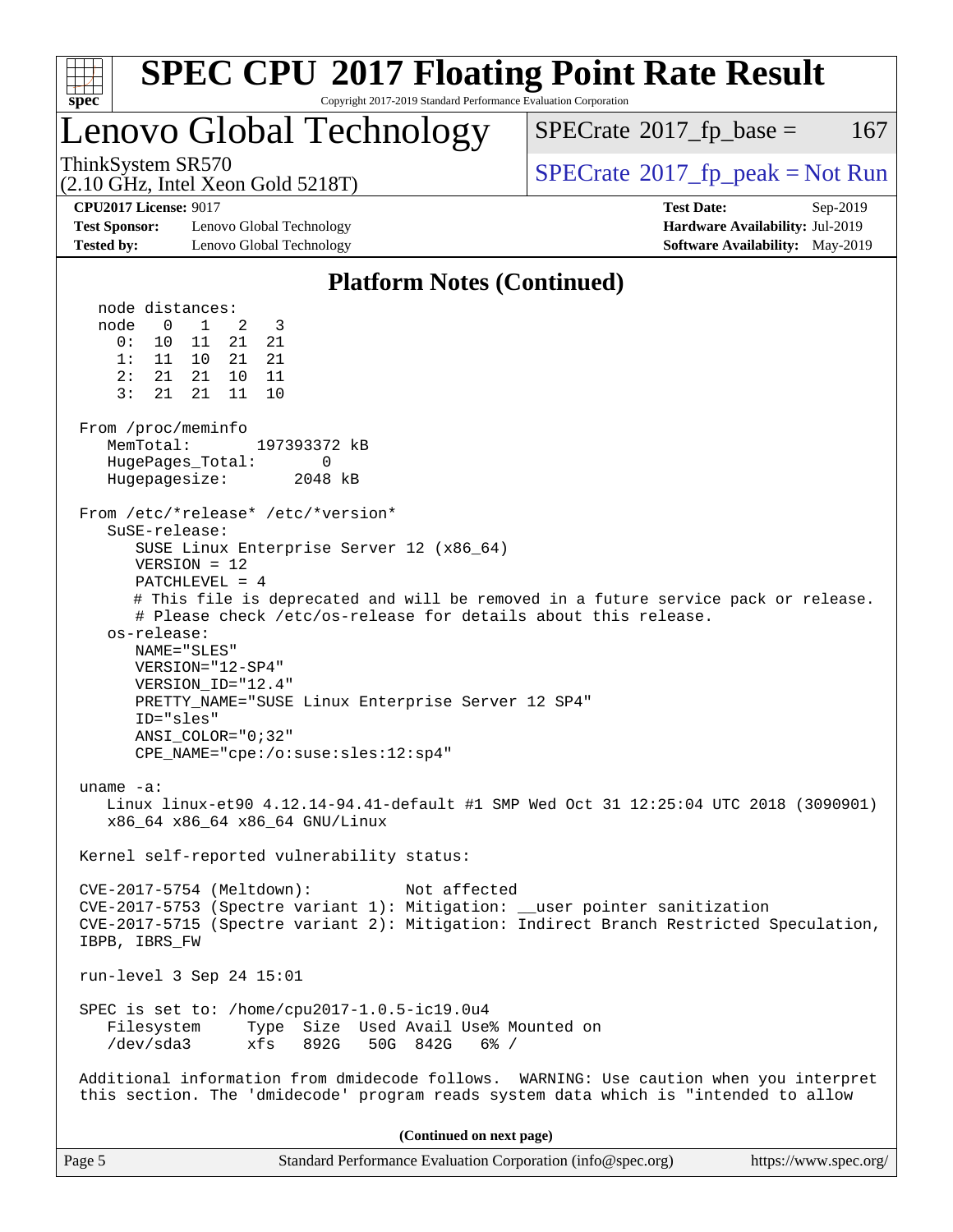

#### **[SPEC CPU](http://www.spec.org/auto/cpu2017/Docs/result-fields.html#SPECCPU2017FloatingPointRateResult)[2017 Floating Point Rate Result](http://www.spec.org/auto/cpu2017/Docs/result-fields.html#SPECCPU2017FloatingPointRateResult)** Copyright 2017-2019 Standard Performance Evaluation Corporation

### Lenovo Global Technology

 $SPECTate$ <sup>®</sup>[2017\\_fp\\_base =](http://www.spec.org/auto/cpu2017/Docs/result-fields.html#SPECrate2017fpbase) 167

(2.10 GHz, Intel Xeon Gold 5218T)

ThinkSystem SR570<br>  $SPECTR_{10}$  [SPECrate](http://www.spec.org/auto/cpu2017/Docs/result-fields.html#SPECrate2017fppeak)®[2017\\_fp\\_peak = N](http://www.spec.org/auto/cpu2017/Docs/result-fields.html#SPECrate2017fppeak)ot Run

**[Test Sponsor:](http://www.spec.org/auto/cpu2017/Docs/result-fields.html#TestSponsor)** Lenovo Global Technology **[Hardware Availability:](http://www.spec.org/auto/cpu2017/Docs/result-fields.html#HardwareAvailability)** Jul-2019 **[Tested by:](http://www.spec.org/auto/cpu2017/Docs/result-fields.html#Testedby)** Lenovo Global Technology **[Software Availability:](http://www.spec.org/auto/cpu2017/Docs/result-fields.html#SoftwareAvailability)** May-2019

**[CPU2017 License:](http://www.spec.org/auto/cpu2017/Docs/result-fields.html#CPU2017License)** 9017 **[Test Date:](http://www.spec.org/auto/cpu2017/Docs/result-fields.html#TestDate)** Sep-2019

#### **[Platform Notes \(Continued\)](http://www.spec.org/auto/cpu2017/Docs/result-fields.html#PlatformNotes)**

 hardware to be accurately determined", but the intent may not be met, as there are frequent changes to hardware, firmware, and the "DMTF SMBIOS" standard. BIOS Lenovo -[TEE141E-2.30]- 07/02/2019 Memory: 4x NO DIMM NO DIMM 12x SK Hynix HMA82GR7CJR8N-WM 16 GB 2 rank 2933, configured at 2666

(End of data from sysinfo program)

#### **[Compiler Version Notes](http://www.spec.org/auto/cpu2017/Docs/result-fields.html#CompilerVersionNotes)**

============================================================================== C | 519.lbm\_r(base) 538.imagick\_r(base) 544.nab\_r(base) ------------------------------------------------------------------------------ Intel(R) C Intel(R) 64 Compiler for applications running on Intel(R) 64, Version 19.0.4.227 Build 20190416 Copyright (C) 1985-2019 Intel Corporation. All rights reserved. ------------------------------------------------------------------------------ ==============================================================================  $C++$  | 508.namd\_r(base) 510.parest\_r(base) ------------------------------------------------------------------------------ Intel(R) C++ Intel(R) 64 Compiler for applications running on Intel(R) 64, Version 19.0.4.227 Build 20190416 Copyright (C) 1985-2019 Intel Corporation. All rights reserved. ------------------------------------------------------------------------------ ==============================================================================  $C++$ , C  $| 511.povray_r(base) 526.blender_r(base)$ ------------------------------------------------------------------------------ Intel(R) C++ Intel(R) 64 Compiler for applications running on Intel(R) 64, Version 19.0.4.227 Build 20190416 Copyright (C) 1985-2019 Intel Corporation. All rights reserved. Intel(R) C Intel(R) 64 Compiler for applications running on Intel(R)  $64$ , Version 19.0.4.227 Build 20190416 Copyright (C) 1985-2019 Intel Corporation. All rights reserved. ------------------------------------------------------------------------------ ============================================================================== C++, C, Fortran | 507.cactuBSSN\_r(base) ------------------------------------------------------------------------------ Intel(R) C++ Intel(R) 64 Compiler for applications running on Intel(R)  $64$ , Version 19.0.4.227 Build 20190416 Copyright (C) 1985-2019 Intel Corporation. All rights reserved. Intel(R) C Intel(R) 64 Compiler for applications running on Intel(R)  $64$ , Version 19.0.4.227 Build 20190416 **(Continued on next page)**

| Page 6 | Standard Performance Evaluation Corporation (info@spec.org) | https://www.spec.org/ |
|--------|-------------------------------------------------------------|-----------------------|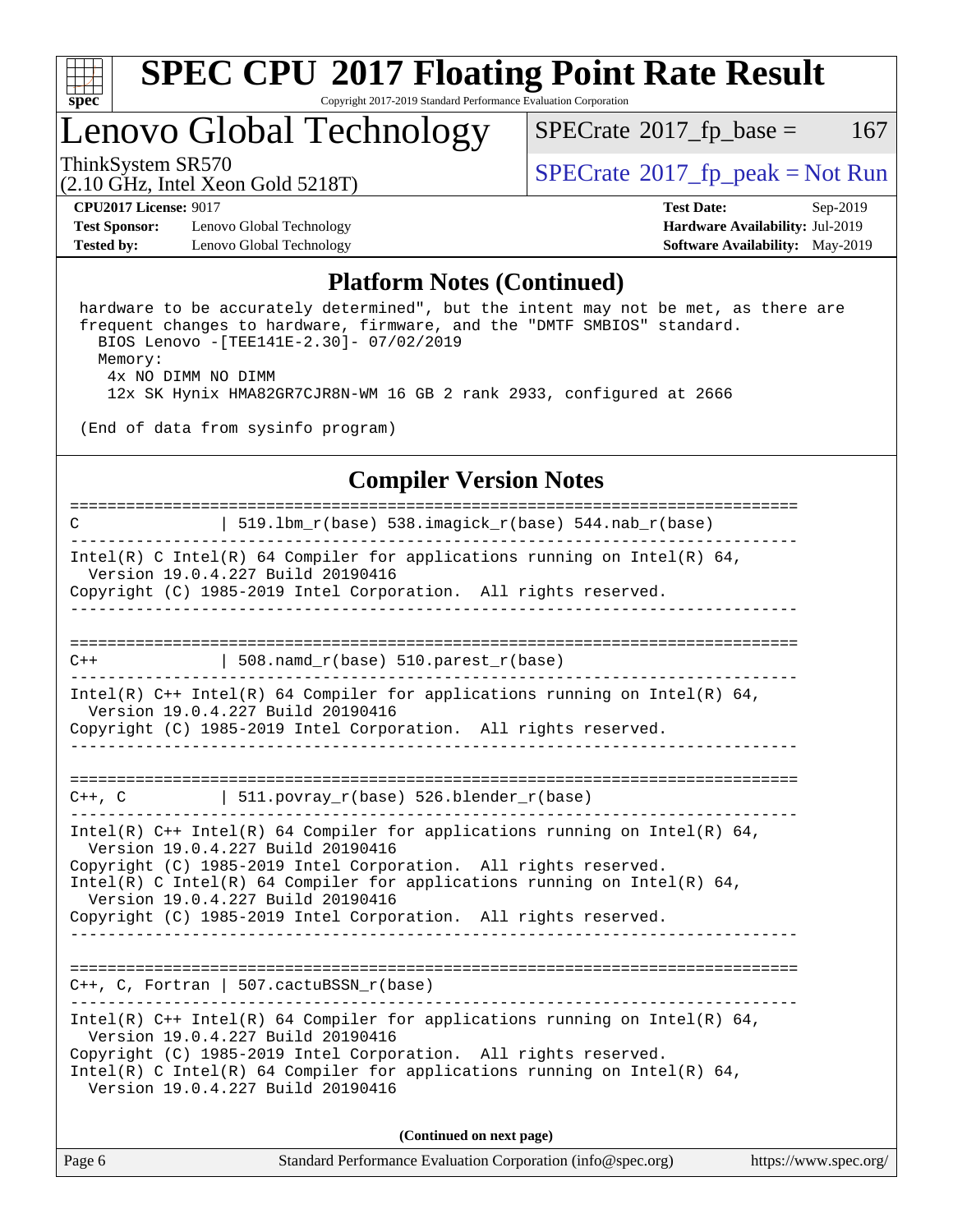

Copyright 2017-2019 Standard Performance Evaluation Corporation

### Lenovo Global Technology

 $SPECTate@2017_fp\_base = 167$ 

(2.10 GHz, Intel Xeon Gold 5218T)

ThinkSystem SR570<br>  $\begin{array}{c}\n\text{SPECrate} \textcirc 2017\_fp\_peak = Not Run \\
\text{SPECrate} \textcirc 2017\_fp\_peak = Not Run\n\end{array}$  $\begin{array}{c}\n\text{SPECrate} \textcirc 2017\_fp\_peak = Not Run \\
\text{SPECrate} \textcirc 2017\_fp\_peak = Not Run\n\end{array}$  $\begin{array}{c}\n\text{SPECrate} \textcirc 2017\_fp\_peak = Not Run \\
\text{SPECrate} \textcirc 2017\_fp\_peak = Not Run\n\end{array}$ 

**[Test Sponsor:](http://www.spec.org/auto/cpu2017/Docs/result-fields.html#TestSponsor)** Lenovo Global Technology **[Hardware Availability:](http://www.spec.org/auto/cpu2017/Docs/result-fields.html#HardwareAvailability)** Jul-2019 **[Tested by:](http://www.spec.org/auto/cpu2017/Docs/result-fields.html#Testedby)** Lenovo Global Technology **[Software Availability:](http://www.spec.org/auto/cpu2017/Docs/result-fields.html#SoftwareAvailability)** May-2019

**[CPU2017 License:](http://www.spec.org/auto/cpu2017/Docs/result-fields.html#CPU2017License)** 9017 **[Test Date:](http://www.spec.org/auto/cpu2017/Docs/result-fields.html#TestDate)** Sep-2019

#### **[Compiler Version Notes \(Continued\)](http://www.spec.org/auto/cpu2017/Docs/result-fields.html#CompilerVersionNotes)**

| $\frac{1}{2}$                                                                                                                                                                                                                                                                                                                                                              |
|----------------------------------------------------------------------------------------------------------------------------------------------------------------------------------------------------------------------------------------------------------------------------------------------------------------------------------------------------------------------------|
| Copyright (C) 1985-2019 Intel Corporation. All rights reserved.<br>Intel(R) Fortran Intel(R) 64 Compiler for applications running on Intel(R)<br>64, Version 19.0.4.227 Build 20190416                                                                                                                                                                                     |
| Copyright (C) 1985-2019 Intel Corporation. All rights reserved.                                                                                                                                                                                                                                                                                                            |
|                                                                                                                                                                                                                                                                                                                                                                            |
| 503.bwaves $r(base)$ 549.fotonik3d $r(base)$ 554.roms $r(base)$<br>Fortran                                                                                                                                                                                                                                                                                                 |
| Intel(R) Fortran Intel(R) 64 Compiler for applications running on Intel(R)<br>64, Version 19.0.4.227 Build 20190416<br>Copyright (C) 1985-2019 Intel Corporation. All rights reserved.                                                                                                                                                                                     |
| Fortran, C $\vert$ 521.wrf_r(base) 527.cam4_r(base)                                                                                                                                                                                                                                                                                                                        |
| Intel(R) Fortran Intel(R) 64 Compiler for applications running on Intel(R)<br>64, Version 19.0.4.227 Build 20190416<br>Copyright (C) 1985-2019 Intel Corporation. All rights reserved.<br>Intel(R) C Intel(R) 64 Compiler for applications running on Intel(R) 64,<br>Version 19.0.4.227 Build 20190416<br>Copyright (C) 1985-2019 Intel Corporation. All rights reserved. |

### **[Base Compiler Invocation](http://www.spec.org/auto/cpu2017/Docs/result-fields.html#BaseCompilerInvocation)**

[C benchmarks](http://www.spec.org/auto/cpu2017/Docs/result-fields.html#Cbenchmarks): [icc -m64 -std=c11](http://www.spec.org/cpu2017/results/res2019q4/cpu2017-20190926-18655.flags.html#user_CCbase_intel_icc_64bit_c11_33ee0cdaae7deeeab2a9725423ba97205ce30f63b9926c2519791662299b76a0318f32ddfffdc46587804de3178b4f9328c46fa7c2b0cd779d7a61945c91cd35)

[C++ benchmarks:](http://www.spec.org/auto/cpu2017/Docs/result-fields.html#CXXbenchmarks) [icpc -m64](http://www.spec.org/cpu2017/results/res2019q4/cpu2017-20190926-18655.flags.html#user_CXXbase_intel_icpc_64bit_4ecb2543ae3f1412ef961e0650ca070fec7b7afdcd6ed48761b84423119d1bf6bdf5cad15b44d48e7256388bc77273b966e5eb805aefd121eb22e9299b2ec9d9)

[Fortran benchmarks](http://www.spec.org/auto/cpu2017/Docs/result-fields.html#Fortranbenchmarks): [ifort -m64](http://www.spec.org/cpu2017/results/res2019q4/cpu2017-20190926-18655.flags.html#user_FCbase_intel_ifort_64bit_24f2bb282fbaeffd6157abe4f878425411749daecae9a33200eee2bee2fe76f3b89351d69a8130dd5949958ce389cf37ff59a95e7a40d588e8d3a57e0c3fd751)

[Benchmarks using both Fortran and C](http://www.spec.org/auto/cpu2017/Docs/result-fields.html#BenchmarksusingbothFortranandC): [ifort -m64](http://www.spec.org/cpu2017/results/res2019q4/cpu2017-20190926-18655.flags.html#user_CC_FCbase_intel_ifort_64bit_24f2bb282fbaeffd6157abe4f878425411749daecae9a33200eee2bee2fe76f3b89351d69a8130dd5949958ce389cf37ff59a95e7a40d588e8d3a57e0c3fd751) [icc -m64 -std=c11](http://www.spec.org/cpu2017/results/res2019q4/cpu2017-20190926-18655.flags.html#user_CC_FCbase_intel_icc_64bit_c11_33ee0cdaae7deeeab2a9725423ba97205ce30f63b9926c2519791662299b76a0318f32ddfffdc46587804de3178b4f9328c46fa7c2b0cd779d7a61945c91cd35)

[Benchmarks using both C and C++](http://www.spec.org/auto/cpu2017/Docs/result-fields.html#BenchmarksusingbothCandCXX): [icpc -m64](http://www.spec.org/cpu2017/results/res2019q4/cpu2017-20190926-18655.flags.html#user_CC_CXXbase_intel_icpc_64bit_4ecb2543ae3f1412ef961e0650ca070fec7b7afdcd6ed48761b84423119d1bf6bdf5cad15b44d48e7256388bc77273b966e5eb805aefd121eb22e9299b2ec9d9) [icc -m64 -std=c11](http://www.spec.org/cpu2017/results/res2019q4/cpu2017-20190926-18655.flags.html#user_CC_CXXbase_intel_icc_64bit_c11_33ee0cdaae7deeeab2a9725423ba97205ce30f63b9926c2519791662299b76a0318f32ddfffdc46587804de3178b4f9328c46fa7c2b0cd779d7a61945c91cd35)

[Benchmarks using Fortran, C, and C++:](http://www.spec.org/auto/cpu2017/Docs/result-fields.html#BenchmarksusingFortranCandCXX) [icpc -m64](http://www.spec.org/cpu2017/results/res2019q4/cpu2017-20190926-18655.flags.html#user_CC_CXX_FCbase_intel_icpc_64bit_4ecb2543ae3f1412ef961e0650ca070fec7b7afdcd6ed48761b84423119d1bf6bdf5cad15b44d48e7256388bc77273b966e5eb805aefd121eb22e9299b2ec9d9) [icc -m64 -std=c11](http://www.spec.org/cpu2017/results/res2019q4/cpu2017-20190926-18655.flags.html#user_CC_CXX_FCbase_intel_icc_64bit_c11_33ee0cdaae7deeeab2a9725423ba97205ce30f63b9926c2519791662299b76a0318f32ddfffdc46587804de3178b4f9328c46fa7c2b0cd779d7a61945c91cd35) [ifort -m64](http://www.spec.org/cpu2017/results/res2019q4/cpu2017-20190926-18655.flags.html#user_CC_CXX_FCbase_intel_ifort_64bit_24f2bb282fbaeffd6157abe4f878425411749daecae9a33200eee2bee2fe76f3b89351d69a8130dd5949958ce389cf37ff59a95e7a40d588e8d3a57e0c3fd751)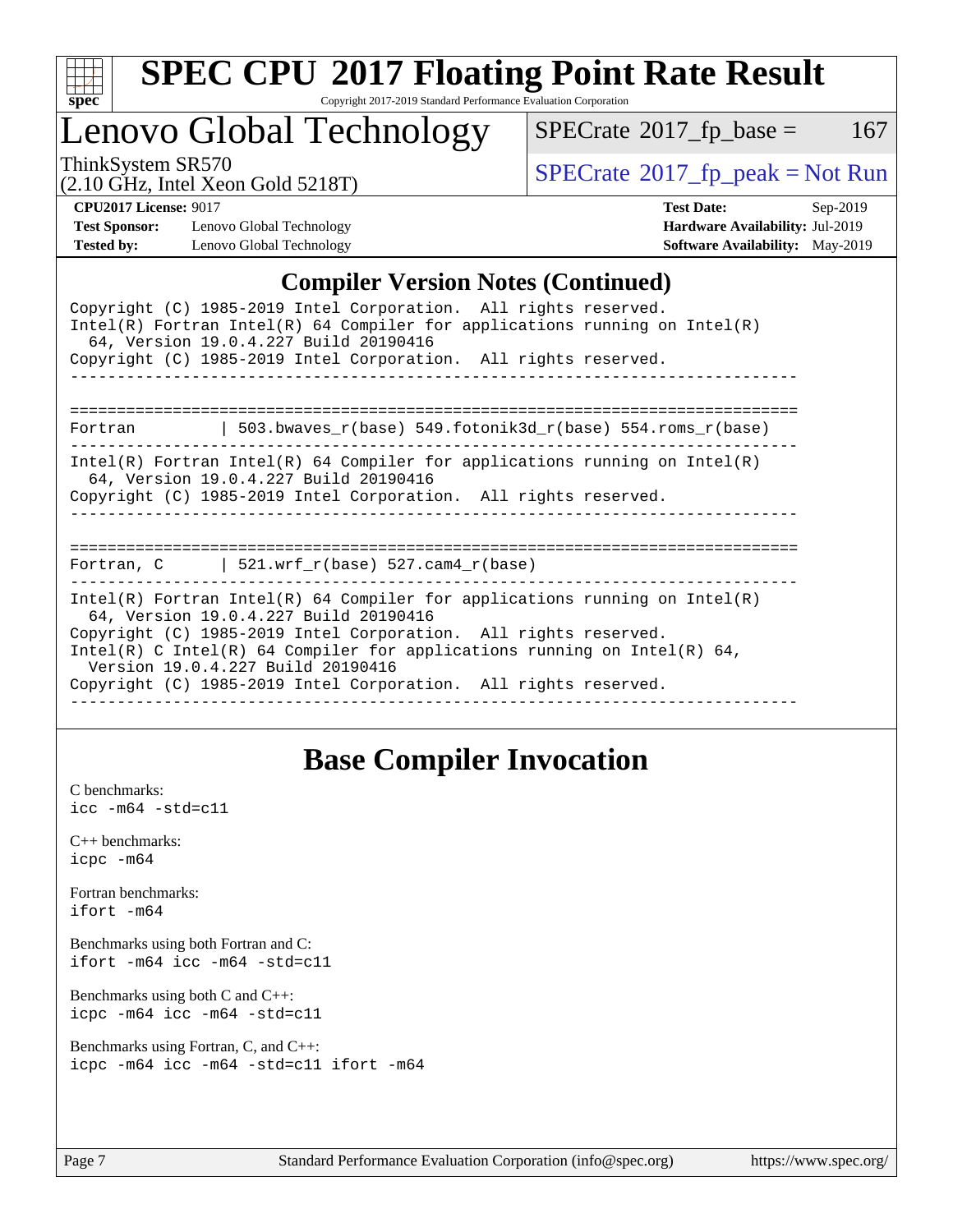

#### **[SPEC CPU](http://www.spec.org/auto/cpu2017/Docs/result-fields.html#SPECCPU2017FloatingPointRateResult)[2017 Floating Point Rate Result](http://www.spec.org/auto/cpu2017/Docs/result-fields.html#SPECCPU2017FloatingPointRateResult)** Copyright 2017-2019 Standard Performance Evaluation Corporation

### Lenovo Global Technology

 $SPECTate$ <sup>®</sup>[2017\\_fp\\_base =](http://www.spec.org/auto/cpu2017/Docs/result-fields.html#SPECrate2017fpbase) 167

(2.10 GHz, Intel Xeon Gold 5218T)

ThinkSystem SR570<br>  $\begin{array}{c}\n\text{SPECrate} \textcirc 2017\_fp\_peak = Not Run \\
\text{SPECrate} \textcirc 2017\_fp\_peak = Not Run\n\end{array}$  $\begin{array}{c}\n\text{SPECrate} \textcirc 2017\_fp\_peak = Not Run \\
\text{SPECrate} \textcirc 2017\_fp\_peak = Not Run\n\end{array}$  $\begin{array}{c}\n\text{SPECrate} \textcirc 2017\_fp\_peak = Not Run \\
\text{SPECrate} \textcirc 2017\_fp\_peak = Not Run\n\end{array}$ 

**[Test Sponsor:](http://www.spec.org/auto/cpu2017/Docs/result-fields.html#TestSponsor)** Lenovo Global Technology **[Hardware Availability:](http://www.spec.org/auto/cpu2017/Docs/result-fields.html#HardwareAvailability)** Jul-2019 **[Tested by:](http://www.spec.org/auto/cpu2017/Docs/result-fields.html#Testedby)** Lenovo Global Technology **[Software Availability:](http://www.spec.org/auto/cpu2017/Docs/result-fields.html#SoftwareAvailability)** May-2019

**[CPU2017 License:](http://www.spec.org/auto/cpu2017/Docs/result-fields.html#CPU2017License)** 9017 **[Test Date:](http://www.spec.org/auto/cpu2017/Docs/result-fields.html#TestDate)** Sep-2019

### **[Base Portability Flags](http://www.spec.org/auto/cpu2017/Docs/result-fields.html#BasePortabilityFlags)**

 503.bwaves\_r: [-DSPEC\\_LP64](http://www.spec.org/cpu2017/results/res2019q4/cpu2017-20190926-18655.flags.html#suite_basePORTABILITY503_bwaves_r_DSPEC_LP64) 507.cactuBSSN\_r: [-DSPEC\\_LP64](http://www.spec.org/cpu2017/results/res2019q4/cpu2017-20190926-18655.flags.html#suite_basePORTABILITY507_cactuBSSN_r_DSPEC_LP64) 508.namd\_r: [-DSPEC\\_LP64](http://www.spec.org/cpu2017/results/res2019q4/cpu2017-20190926-18655.flags.html#suite_basePORTABILITY508_namd_r_DSPEC_LP64) 510.parest\_r: [-DSPEC\\_LP64](http://www.spec.org/cpu2017/results/res2019q4/cpu2017-20190926-18655.flags.html#suite_basePORTABILITY510_parest_r_DSPEC_LP64) 511.povray\_r: [-DSPEC\\_LP64](http://www.spec.org/cpu2017/results/res2019q4/cpu2017-20190926-18655.flags.html#suite_basePORTABILITY511_povray_r_DSPEC_LP64) 519.lbm\_r: [-DSPEC\\_LP64](http://www.spec.org/cpu2017/results/res2019q4/cpu2017-20190926-18655.flags.html#suite_basePORTABILITY519_lbm_r_DSPEC_LP64) 521.wrf\_r: [-DSPEC\\_LP64](http://www.spec.org/cpu2017/results/res2019q4/cpu2017-20190926-18655.flags.html#suite_basePORTABILITY521_wrf_r_DSPEC_LP64) [-DSPEC\\_CASE\\_FLAG](http://www.spec.org/cpu2017/results/res2019q4/cpu2017-20190926-18655.flags.html#b521.wrf_r_baseCPORTABILITY_DSPEC_CASE_FLAG) [-convert big\\_endian](http://www.spec.org/cpu2017/results/res2019q4/cpu2017-20190926-18655.flags.html#user_baseFPORTABILITY521_wrf_r_convert_big_endian_c3194028bc08c63ac5d04de18c48ce6d347e4e562e8892b8bdbdc0214820426deb8554edfa529a3fb25a586e65a3d812c835984020483e7e73212c4d31a38223) 526.blender\_r: [-DSPEC\\_LP64](http://www.spec.org/cpu2017/results/res2019q4/cpu2017-20190926-18655.flags.html#suite_basePORTABILITY526_blender_r_DSPEC_LP64) [-DSPEC\\_LINUX](http://www.spec.org/cpu2017/results/res2019q4/cpu2017-20190926-18655.flags.html#b526.blender_r_baseCPORTABILITY_DSPEC_LINUX) [-funsigned-char](http://www.spec.org/cpu2017/results/res2019q4/cpu2017-20190926-18655.flags.html#user_baseCPORTABILITY526_blender_r_force_uchar_40c60f00ab013830e2dd6774aeded3ff59883ba5a1fc5fc14077f794d777847726e2a5858cbc7672e36e1b067e7e5c1d9a74f7176df07886a243d7cc18edfe67) 527.cam4\_r: [-DSPEC\\_LP64](http://www.spec.org/cpu2017/results/res2019q4/cpu2017-20190926-18655.flags.html#suite_basePORTABILITY527_cam4_r_DSPEC_LP64) [-DSPEC\\_CASE\\_FLAG](http://www.spec.org/cpu2017/results/res2019q4/cpu2017-20190926-18655.flags.html#b527.cam4_r_baseCPORTABILITY_DSPEC_CASE_FLAG) 538.imagick\_r: [-DSPEC\\_LP64](http://www.spec.org/cpu2017/results/res2019q4/cpu2017-20190926-18655.flags.html#suite_basePORTABILITY538_imagick_r_DSPEC_LP64) 544.nab\_r: [-DSPEC\\_LP64](http://www.spec.org/cpu2017/results/res2019q4/cpu2017-20190926-18655.flags.html#suite_basePORTABILITY544_nab_r_DSPEC_LP64) 549.fotonik3d\_r: [-DSPEC\\_LP64](http://www.spec.org/cpu2017/results/res2019q4/cpu2017-20190926-18655.flags.html#suite_basePORTABILITY549_fotonik3d_r_DSPEC_LP64) 554.roms\_r: [-DSPEC\\_LP64](http://www.spec.org/cpu2017/results/res2019q4/cpu2017-20190926-18655.flags.html#suite_basePORTABILITY554_roms_r_DSPEC_LP64)

### **[Base Optimization Flags](http://www.spec.org/auto/cpu2017/Docs/result-fields.html#BaseOptimizationFlags)**

#### [C benchmarks](http://www.spec.org/auto/cpu2017/Docs/result-fields.html#Cbenchmarks):

[-xCORE-AVX512](http://www.spec.org/cpu2017/results/res2019q4/cpu2017-20190926-18655.flags.html#user_CCbase_f-xCORE-AVX512) [-ipo](http://www.spec.org/cpu2017/results/res2019q4/cpu2017-20190926-18655.flags.html#user_CCbase_f-ipo) [-O3](http://www.spec.org/cpu2017/results/res2019q4/cpu2017-20190926-18655.flags.html#user_CCbase_f-O3) [-no-prec-div](http://www.spec.org/cpu2017/results/res2019q4/cpu2017-20190926-18655.flags.html#user_CCbase_f-no-prec-div) [-qopt-prefetch](http://www.spec.org/cpu2017/results/res2019q4/cpu2017-20190926-18655.flags.html#user_CCbase_f-qopt-prefetch) [-ffinite-math-only](http://www.spec.org/cpu2017/results/res2019q4/cpu2017-20190926-18655.flags.html#user_CCbase_f_finite_math_only_cb91587bd2077682c4b38af759c288ed7c732db004271a9512da14a4f8007909a5f1427ecbf1a0fb78ff2a814402c6114ac565ca162485bbcae155b5e4258871) [-qopt-mem-layout-trans=4](http://www.spec.org/cpu2017/results/res2019q4/cpu2017-20190926-18655.flags.html#user_CCbase_f-qopt-mem-layout-trans_fa39e755916c150a61361b7846f310bcdf6f04e385ef281cadf3647acec3f0ae266d1a1d22d972a7087a248fd4e6ca390a3634700869573d231a252c784941a8)

#### [C++ benchmarks:](http://www.spec.org/auto/cpu2017/Docs/result-fields.html#CXXbenchmarks)

[-xCORE-AVX512](http://www.spec.org/cpu2017/results/res2019q4/cpu2017-20190926-18655.flags.html#user_CXXbase_f-xCORE-AVX512) [-ipo](http://www.spec.org/cpu2017/results/res2019q4/cpu2017-20190926-18655.flags.html#user_CXXbase_f-ipo) [-O3](http://www.spec.org/cpu2017/results/res2019q4/cpu2017-20190926-18655.flags.html#user_CXXbase_f-O3) [-no-prec-div](http://www.spec.org/cpu2017/results/res2019q4/cpu2017-20190926-18655.flags.html#user_CXXbase_f-no-prec-div) [-qopt-prefetch](http://www.spec.org/cpu2017/results/res2019q4/cpu2017-20190926-18655.flags.html#user_CXXbase_f-qopt-prefetch) [-ffinite-math-only](http://www.spec.org/cpu2017/results/res2019q4/cpu2017-20190926-18655.flags.html#user_CXXbase_f_finite_math_only_cb91587bd2077682c4b38af759c288ed7c732db004271a9512da14a4f8007909a5f1427ecbf1a0fb78ff2a814402c6114ac565ca162485bbcae155b5e4258871) [-qopt-mem-layout-trans=4](http://www.spec.org/cpu2017/results/res2019q4/cpu2017-20190926-18655.flags.html#user_CXXbase_f-qopt-mem-layout-trans_fa39e755916c150a61361b7846f310bcdf6f04e385ef281cadf3647acec3f0ae266d1a1d22d972a7087a248fd4e6ca390a3634700869573d231a252c784941a8)

#### [Fortran benchmarks](http://www.spec.org/auto/cpu2017/Docs/result-fields.html#Fortranbenchmarks):

```
-xCORE-AVX512 -ipo -O3 -no-prec-div -qopt-prefetch
-ffinite-math-only -qopt-mem-layout-trans=4 -auto
-nostandard-realloc-lhs -align array32byte
```
[Benchmarks using both Fortran and C](http://www.spec.org/auto/cpu2017/Docs/result-fields.html#BenchmarksusingbothFortranandC):

```
-xCORE-AVX512 -ipo -O3 -no-prec-div -qopt-prefetch
-ffinite-math-only -qopt-mem-layout-trans=4 -auto
-nostandard-realloc-lhs -align array32byte
```
#### [Benchmarks using both C and C++](http://www.spec.org/auto/cpu2017/Docs/result-fields.html#BenchmarksusingbothCandCXX):

```
-xCORE-AVX512 -ipo -O3 -no-prec-div -qopt-prefetch
-ffinite-math-only -qopt-mem-layout-trans=4
```
[Benchmarks using Fortran, C, and C++:](http://www.spec.org/auto/cpu2017/Docs/result-fields.html#BenchmarksusingFortranCandCXX)

```
-xCORE-AVX512 -ipo -O3 -no-prec-div -qopt-prefetch
-ffinite-math-only -qopt-mem-layout-trans=4 -auto
-nostandard-realloc-lhs -align array32byte
```